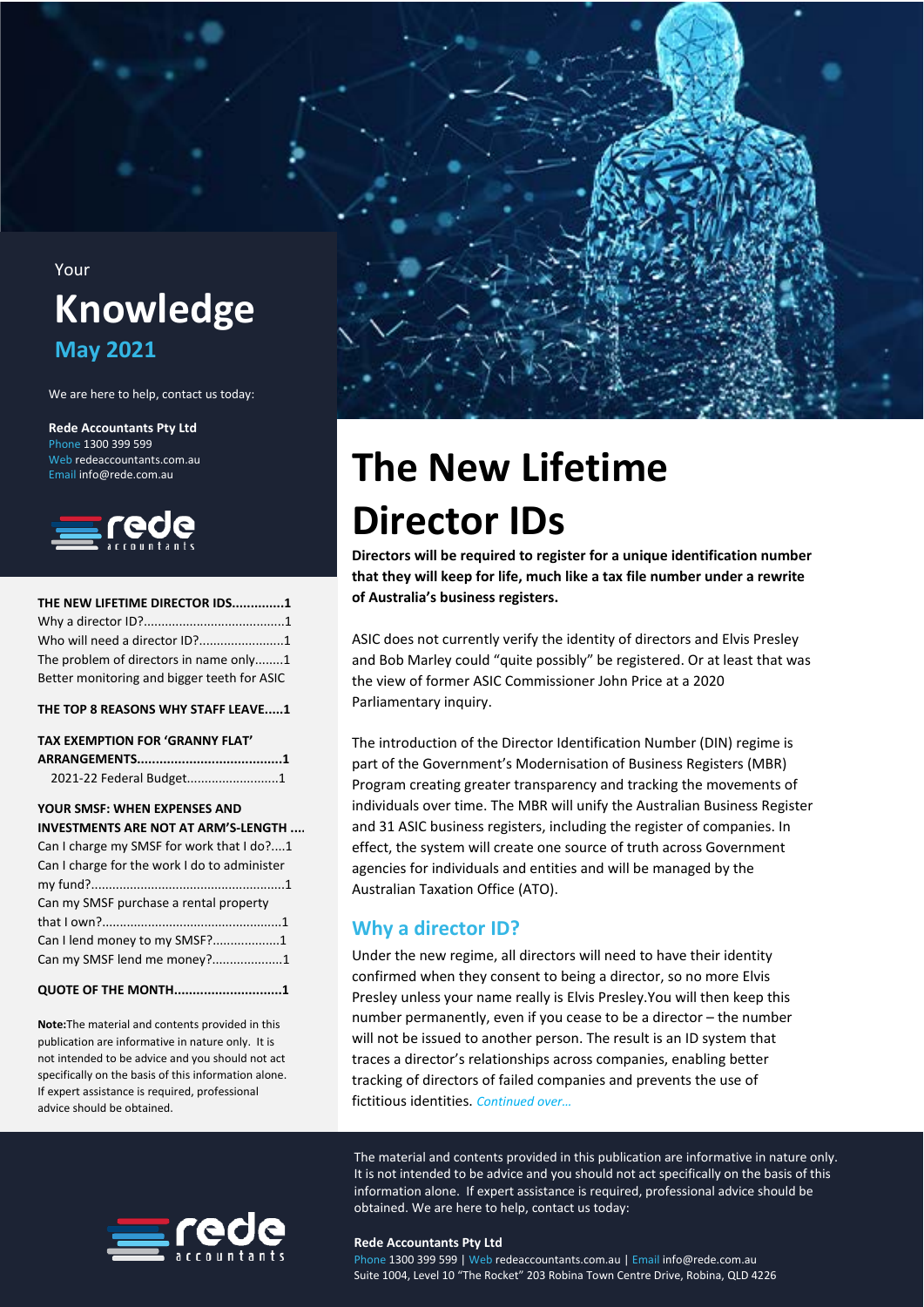The target is illegal phoenixing. Phoenixing is when directors transfer the assets of an existing company to a new company without paying full value, leaving the debts with the old company. Once the assets have been transferred, the old company is liquidated leaving creditors out of pocket. Phoenixing has a ripple effect in the community and is estimated to cost between \$2.9 billion and \$5.1 billion annually. The real face of the impact is to the unpaid creditors – mostly customers and contractors, unpaid employee entitlements, and the broader cost through unpaid taxes.

*ASIC does not currently verify the identity of directors and Elvis Presley and Bob Marley could "quite possibly" be registered.*

Once the assets are transferred to a new company, the directors then continue to operate the business in a new entity. They just set aside the problems and start again with the benefit of the good parts of their

<span id="page-1-0"></span>old company as a foundation.

### **Who will need a director ID?**

The DIN is very broad and introduces the concept of an 'eligible officer'. An eligible officer is a director who:

- is appointed to the position of director, or is appointed to the position of an alternate director and is acting in that capacity (regardless of the name that is given to that position); or
- any other officer of the registered body who is an officer of a kind prescribed by the regulations.

The definition picks up the concept of 'shadow directors' who act in the capacity of directors through influence and control but are not directors by title. That is, its feasible that someone who is not a director but is seen to be making decisions on behalf of the company can be held to account.

An eligible officer is a director of a:

- company
- registered foreign company
- registered Australian body under the Corporations Act such as an association or a charity, or
- an Aboriginal and Torres Strait Islander corporation (which are registered under the CATSI Act).

When the system opens, directors will need to apply for an ID through the Australian Business Register system through their myGov account. If you do not have a [myGov account,](https://www.mygovid.gov.au/) it would be a good idea to create an account and become familiar with how it works. Your myGov account creates your digital credentials to verify who you are.

When you register, you will need to declare that the information you have provided is true and correct, you are or will be an eligible officer within 12 months, and you do not have an existing ID (or applied for one).

Existing directors will have until 30 November 2022 to acquire a DIN (30 November 2023 for directors of corporations under CATSI). For the first year of the program, new directors will have 28 days to apply for a DIN from the time of their appointment. From the first year onwards, you will need to have a DIN prior to being appointed as a director.

Unlike the existing system that merely registers information, the new regime will verify a director's information and may utilise other sources of information such as your driver's license and/or link to your client record held by the ATO.

### <span id="page-1-1"></span>**The problem of directors in name only**

The new regime will not overcome one problem area – where naive participants are encouraged to become directors in name only such as elderly parents, or a spouse. That is, the identity of that person is legitimate but their role as a director is merely window dressing and they do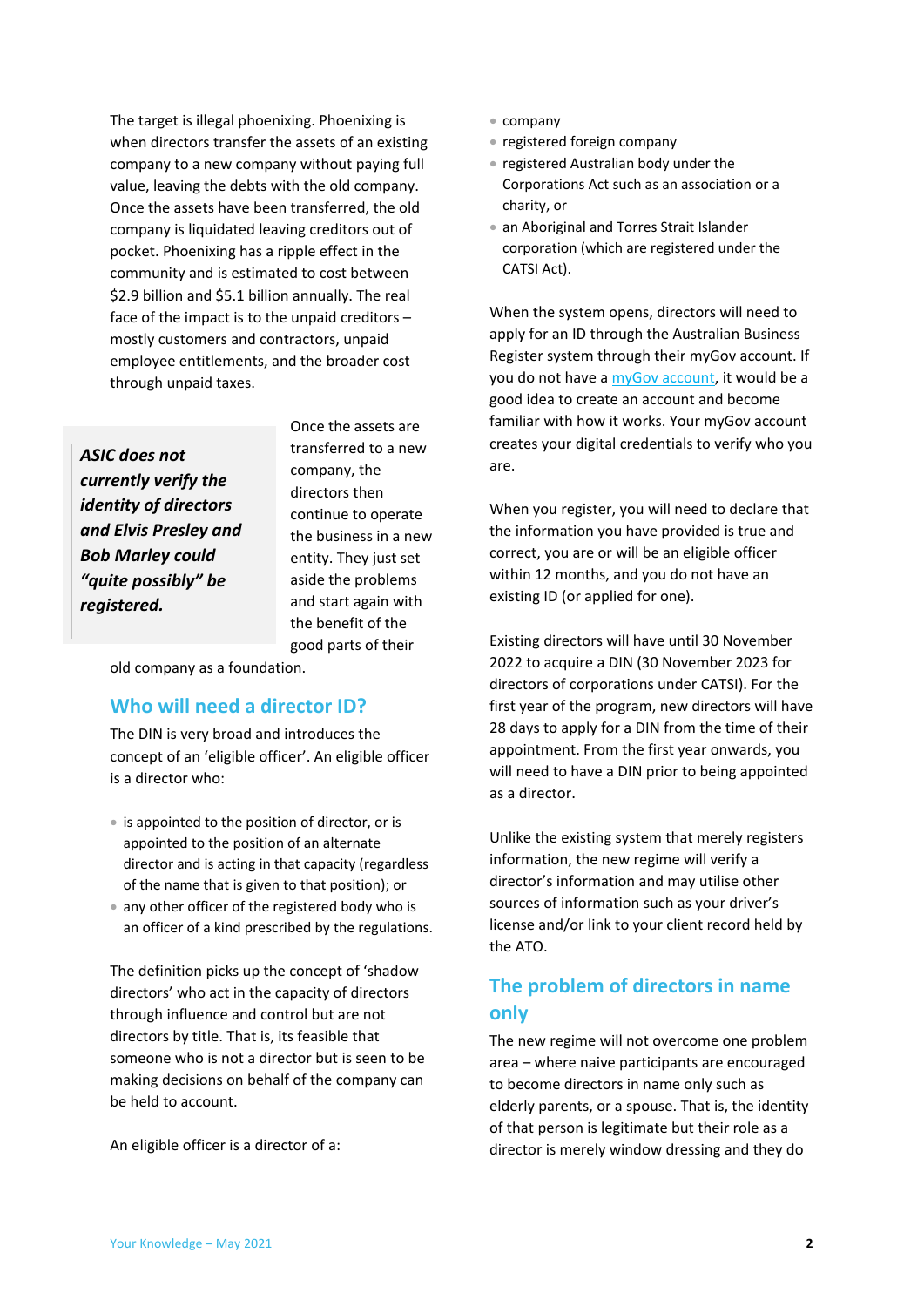not fulfil the role as active participants - a situation that is not uncommon in family groups.

It's important that anyone agreeing to be a director understands the implications. Being a director is not just a title; it is a responsibility. At a financial level, directors are responsible for ensuring that the company does not trade while insolvent. The by-product of this is that the directors may be held personally liable for the debt incurred. The director penalty regime has also been tightened up in recent years to ensure that directors are personally liable for PAYG withholding, net GST andsuperannuation guarantee charge liability if the company fails to meet its obligations by the due date. For many small businesses, the directors are also often personally responsible for company loans secured against property such as the family home.

Failing to perform your duties as a director is a criminal offence with fines of up to \$200,000 and five years in prison.

Ignorance is not a legal defence. Don't sign anything unless you understand the consequences.

### <span id="page-2-0"></span>**Better monitoring and bigger teeth for ASIC**

The introduction of a structured director verification system comes with greater controls and influence by the regulators to enforce the law with civil penalties of up to \$200,000 in situations which include:

- Failure to register within the relevant timeframes
- Applying for multiple DINs
- Misrepresenting a DIN, and
- Accessorial liability where someone seeks to pervert the system

The failure to register when required is a strict liability and the regulator does not have to prove fault, they will simply issue an infringement notice. **-End-**

## <span id="page-2-1"></span>**The top 8 reasons why staff leave**

Australia is facing a shortage of skilled labour. When the supply of staff dry up the focus often turns to retention. But, the first step is to understand why people you want to stay, choose to move on?

**1.Change in leadership** - Leadership vacuum or concern about the impact of the change. **2.Work not challenging** - This is the classic reason for leaving that is behind the "it's just time" comment. The employee feels as if the business has nothing left to offer.

**3.Conflict with a supervisor** - Your business can have the best retention policies and strategies in place but a conflict between a Manager and subordinate is immediate and damaging.

**4.Change in company dynamics** - Each business is generally made up of smaller subgroups. These might be based on age, gender, professional status or cultural identity. The loss of a popular team member from one of these groups will be more deeply felt by their subgroup.

**5.Unfavourable change in responsibilities** - Changes in team structures, reallocation of resources or taking on new assignments that are not within the skills set or comfort level of the employee.

**6.Life work balance issues** - Retention is about mutual respect for priorities. The employer respecting the employee's

personalresponsibilities and employees recognising that they have corporate responsibilities. Both need to be fulfilled.

**7.Poor recruitment** - Professional or cultural misfits. Ever hired Mr Right now rather than Mr Right?

**8.Lack of recognition for perceived value** - Overlooked for opportunities held out but not delivered.

Sometimes, it's not all bad. We've all had them; that employee who is the cultural and professional misfit. Decisive action when there is a poor fit can improve team morale.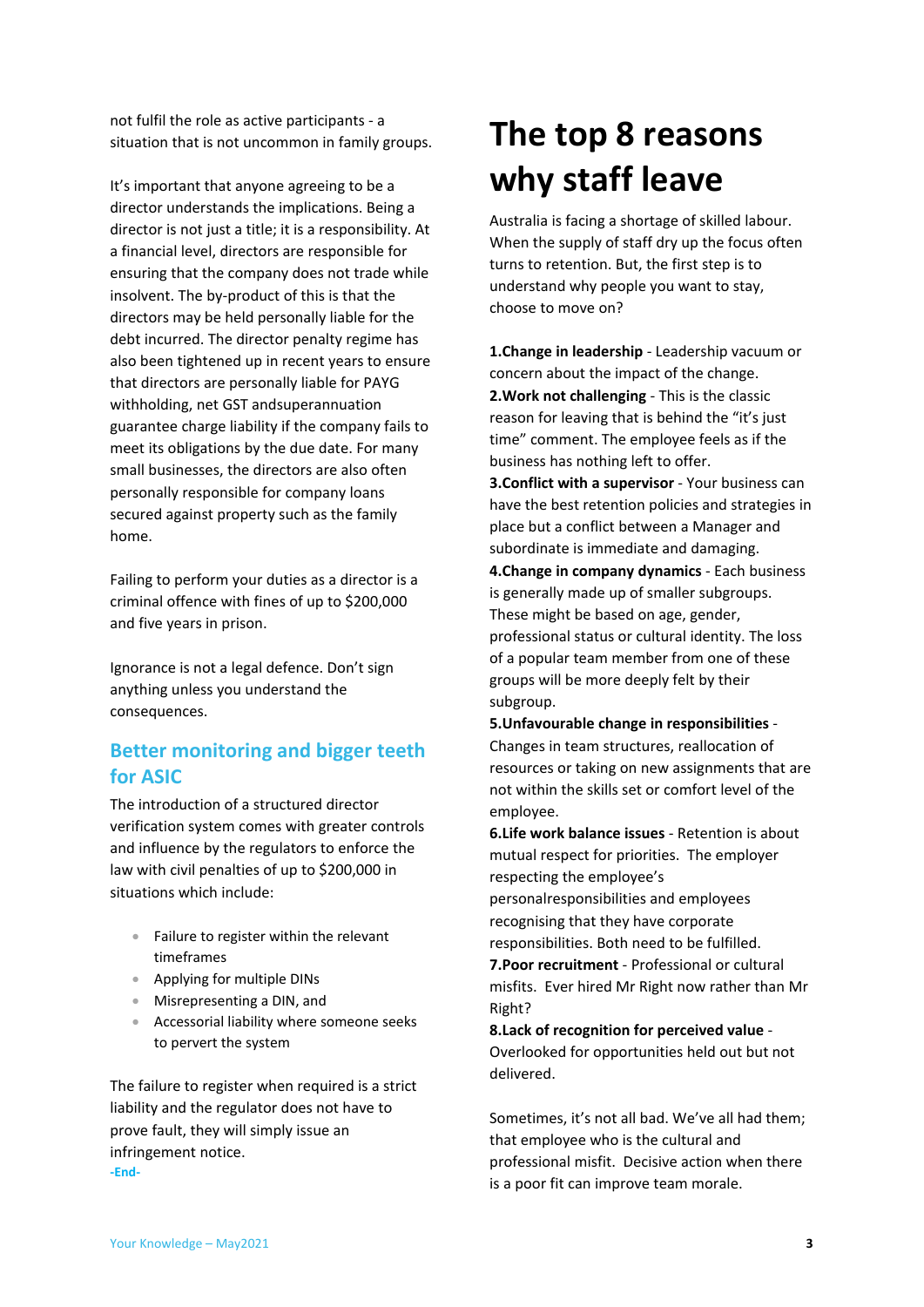# <span id="page-3-0"></span>**Tax exemption for 'granny flat' arrangements**

**To protect older Australians, the Government has moved to formalise 'granny flat arrangements' by providing an incentive to protect all parties in the arrangement.**

Typically, granny flat arrangements occur whenan older person transfers some sort of consideration (often title to property or proceeds from the sale of property) to their adult child in exchange for the promise of ongoing care, support and housing. In some circumstances, it's a way for a parent to give their children access to their inheritance when it's needed not at a later point when the person dies.

However, a 2017 Australian Law Reform Commission report highlighted the potential for elder abuse where granny flat arrangements fall apart. If the relationship breaks down, or other unforeseen circumstances arise, the older person can be left homeless. A central problem is a lack of formality in these arrangements.

The tax system, in particular, the capital gains tax (CGT) system, acts as a disincentive to formalising a granny flat arrangement. Under the current rules if a granny flat arrangement if formalised, this can lead to an upfront tax liability for the home owners. Also, the children can potentially lose part of their main residence exemption when the parent pays for the right to live in the home depending on how the arrangement is structured. If the arrangement is left informal, and the money paid by the parent is merely a gift, the main residence exemption is generally unaffected.

Recently released exposure draft legislation seeks to overcome the disincentive to formalising a granny flat arrangement by providing a CGT exemption.

This does not mean that every separate dwelling built out the back of a house will have a CGT exemption. The legal meaning of granny flat is derived from social security law; it describes an arrangement rather than a type of accommodation and can arise whenever money or other consideration is given in exchange for a right to use accommodation for life.

The draft legislation provides that no CGT event will arise from a granny flat arrangement where certain conditions are met including where the individual with the granny flat arrangement has:

- Reached pension age or has a disability, and
- That the arrangement is in writing and is not of a commercial nature.

### <span id="page-3-1"></span>**2021-22 Federal Budget**

Look out for our Federal Budget update taking you beyond the headlines to what's important to you and your business!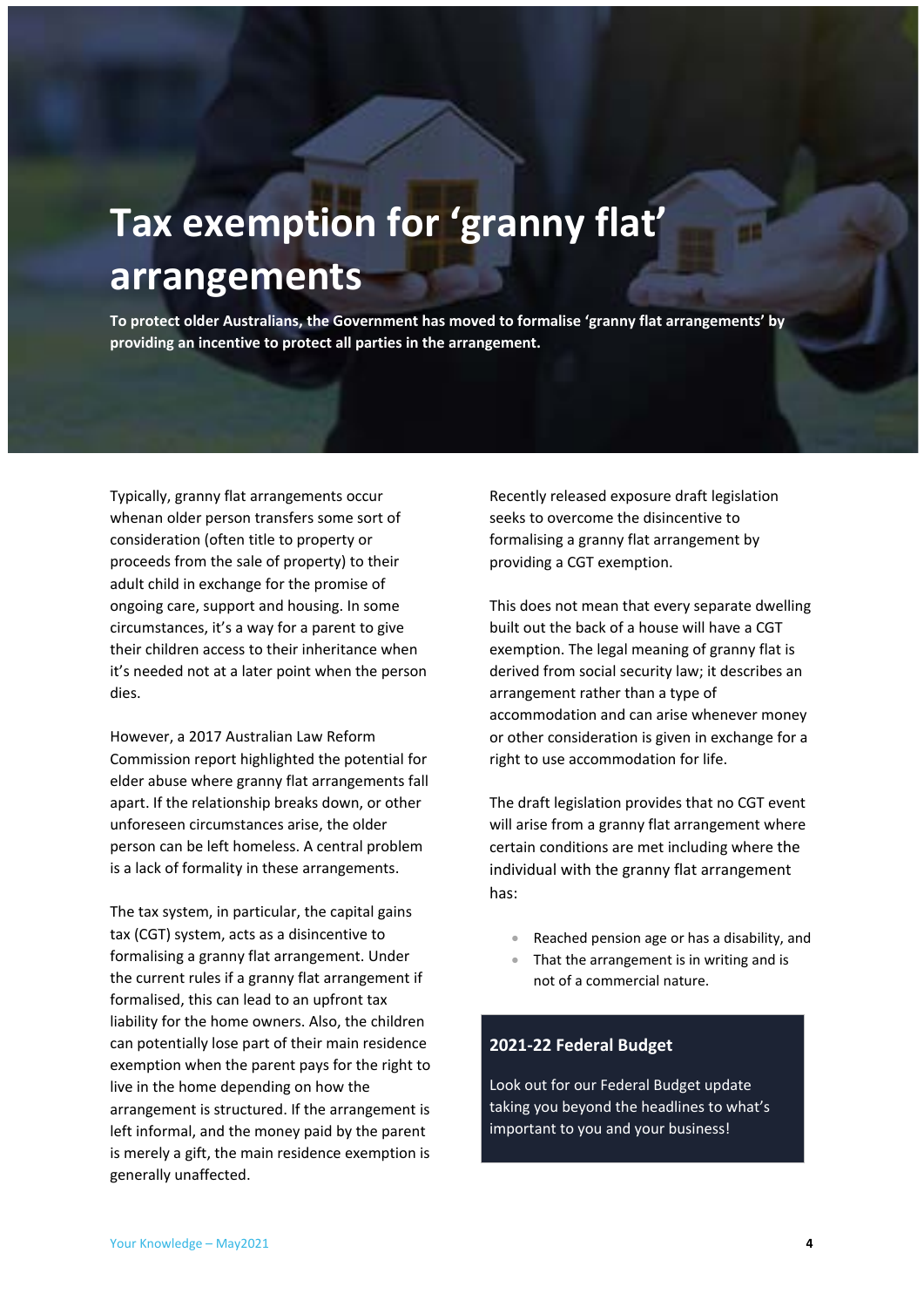# <span id="page-4-0"></span>**Your SMSF: when expenses and investments are not at arm's-length**

**We often get questions from clients about what they can and cannot do in their SMSF. Often the questions relate to related party transactions – that is, interactions between the SMSF, its assets, and its members (or relatives of members). We've set out some of the common questions and answers.**

In general, all interactions between your SMSF and its members should be at arm's length – that is, the terms of the transactions arethe same as what would be entered into between independent parties, but there are circumstances where the interests of the fund and its members intersect. A transaction which is favourable to either party is deemed to be at non-arm's length terms, which could create some taxation issues.

### <span id="page-4-1"></span>**Can I charge my SMSF for work that I do?**

Let's say your SMSF owns a residential rental property and the property needs a fence. You're a builder and can build the fence. Can you charge the SMSF for the fence? The answer is maybe.

What you charge and how it is charged is critically important here.

If the fund acquires the fencing material, and is invoiced by the building business to construct the fence, and pays a market rate for the labour involved, then there is unlikely to be a problem as the charges are transparent and at market value. However, documentation is essential, and you may also need to verify that the labour cost charged is the market rate.

However, if the business decides to install the fence for no charge, or alternatively charge an excessively high rate, then the transaction could be deemed to be non-arm's length.

If the building business acquires the fencing material and then installs the fence at arm's length rates for the SMSF, this could still cause in-house asset issues as the fund has acquired an asset from the member; the fencing material. It all gets very messy and it might just be easier to have someone else do it!

What happens if the building business either charges below market rates or does not charge the fund for labour cost? The rules have recently been extended to capture non-arm's length expenses where a related party is acting in a capacity other than as trustee and a non-arm's length expense was not charged. i.e., where the fund benefits from work performed by a member in a capacity other than trustee. The ATO sees these non-arm's length expenses as potentially artificially inflating an SMSFs earnings.

The market value of the work performed might be treated as a contribution, or all of the income from the asset could be deemed to be nonarm's length, which means the highest marginal